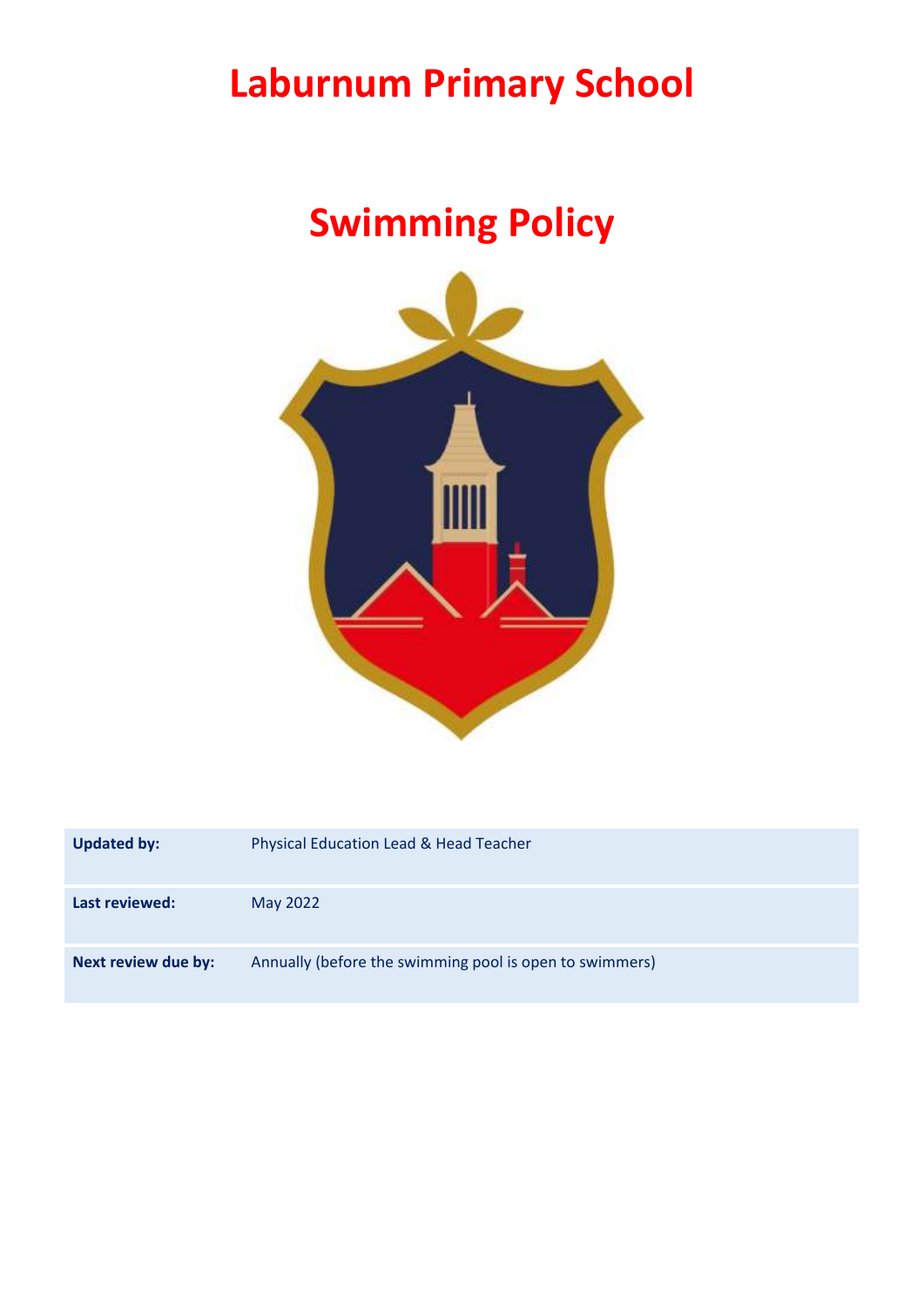## **Pool Operation and Maintenance**

- **1.1.** The swimming pool is maintained by the designated swimming pool operator, LKS Swimming Pool Operators, the Head Teacher (Mr Ben Bardell) & additional trained staff members in accordance with Local Authority (LA) and Health & Safety Executive (HSE) guidelines and requirements.
- **1.2.** The pool operator holds a registered certificate, accredited by the Pool Water Treatment Advisory Group.
- **1.3.** Pool use and procedures are monitored by the LA and HSE as required.
- 1.4. If there is any doubt about the safe condition of the water, the pool is closed immediately awaiting further checks. The swimming pool operator and Head Teacher both have the power to close the pool, as do members of the LA and HSE.
- 1.5. Central Bedfordshire Council's guidance (including Safe Practice in School Swimming, Spring 2011) on swimming pool maintenance and practice is followed alongside PALM Academy/Pool Water Treatment Advisory Group guidance.
- 1.6. The swimming pool is used for lessons during the summer term. Only Laburnum Primary School pupils from Reception class to Year 6 and supervising adults are to use the pool.

#### **Teaching and supervision**

- 2.1. It is recommended that for all school swimming lessons the class teacher accompanies their class to the pool and ideally is the adult leading the session.
- 2.2. Class teachers will, ideally, hold a swimming qualification such as an ASA National Curriculum accreditation and will have appropriate training for effecting a rescue and administering first aid.
- 2.3. Higher Level Teaching Assistants (HLTAs) or Teaching Assistants (TAs) can lead swimming lessons if the Head Teacher has assessed their competence to do so. This will be assessed at the point of need, taking into account the specific needs of the swimmers and the staff available.
- 2.4. Teachers, HLTAs or TAs leading lessons who cannot swim must always be accompanied on poolside by a swimmer.
- 2.5. A qualified swim instructor will team teach one of the two weekly lessons for years  $R 4$ .
- 2.6. Teachers will be expected to develop their skills with supplementary training, as available.
- 2.7. Although there is no requirement for a qualified lifeguard, there must be a person on poolside who can conduct a shallow water rescue and carry out CPR. The list of current qualified staff will be included in the information given to staff and volunteers at the start of each swimming season.
- 2.8. The maximum bather capacity (appropriate to the size of the pool) is 20 pupils.
- 2.9. There are no written regulations for teacher to pupil ratios, although CBC guidelines recommend the following.

| Who?                   | Ratio | <b>Description</b>                                                                |
|------------------------|-------|-----------------------------------------------------------------------------------|
| Children under the age | 1:12  | Irrespective of their swimming ability, group size should be restricted.          |
| of 7                   |       |                                                                                   |
| Non-swimmers and       | 1:12  | Young children being introduced to swimming who are unable to swim 10m            |
| beginners              |       | unaided on back and front.                                                        |
| Improving swimmers     | 1:20  | Swimmers of a similar ability who can swim 10m completely unaided on their back   |
|                        |       | and front. It is recommended that the lesson be in an area where they are not out |
|                        |       | of their depth.                                                                   |
| Mixed ability groups   | 1:20  | Children with a range of ability where the least able and least confident are     |
|                        |       | working well within their depth.                                                  |

#### Laburnum Primary School Swimming Policy |Page 1 of 3